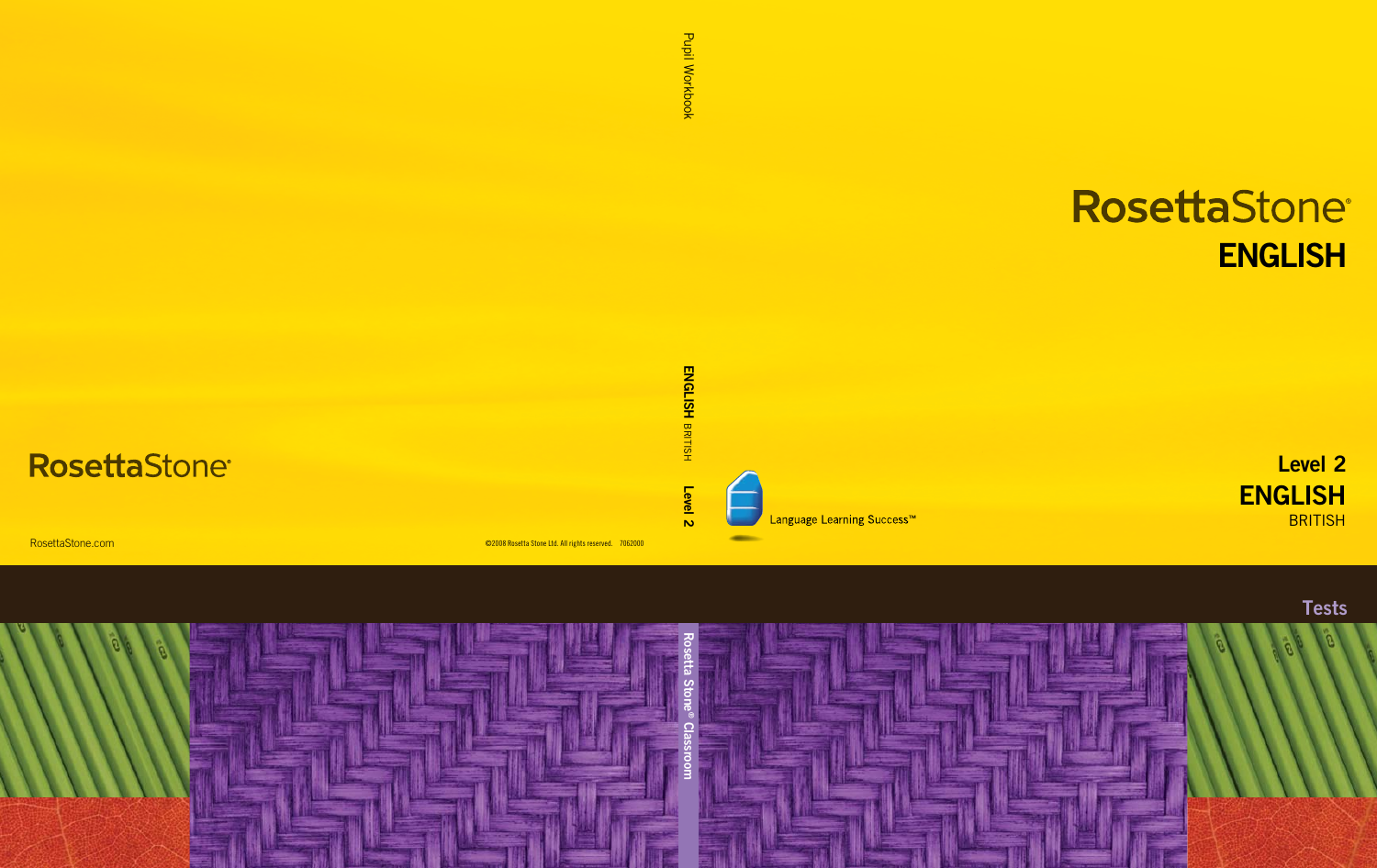WKT-ENB-L2-1.0 ISBN 978-1-60391-953-1

All information in this document is subject to change without notice. This document is provided for informational purposes only and Rosetta Stone Ltd. makes no guarantees, representations or warranties, either express or implied, about the information contained within the document or about the document itself. Rosetta Stone® , Language Learning Success™ and Dynamic Immersion® are trademarks of Rosetta Stone Ltd. Copyright © 2008 Rosetta Stone Ltd. All rights reserved.

Printed in the United States of America

Rosetta Stone Harrisonburg, Virginia USA T (540) 432-6166 • (800) 788-0822 in USA and Canada F (540) 432-0953 RosettaStone.com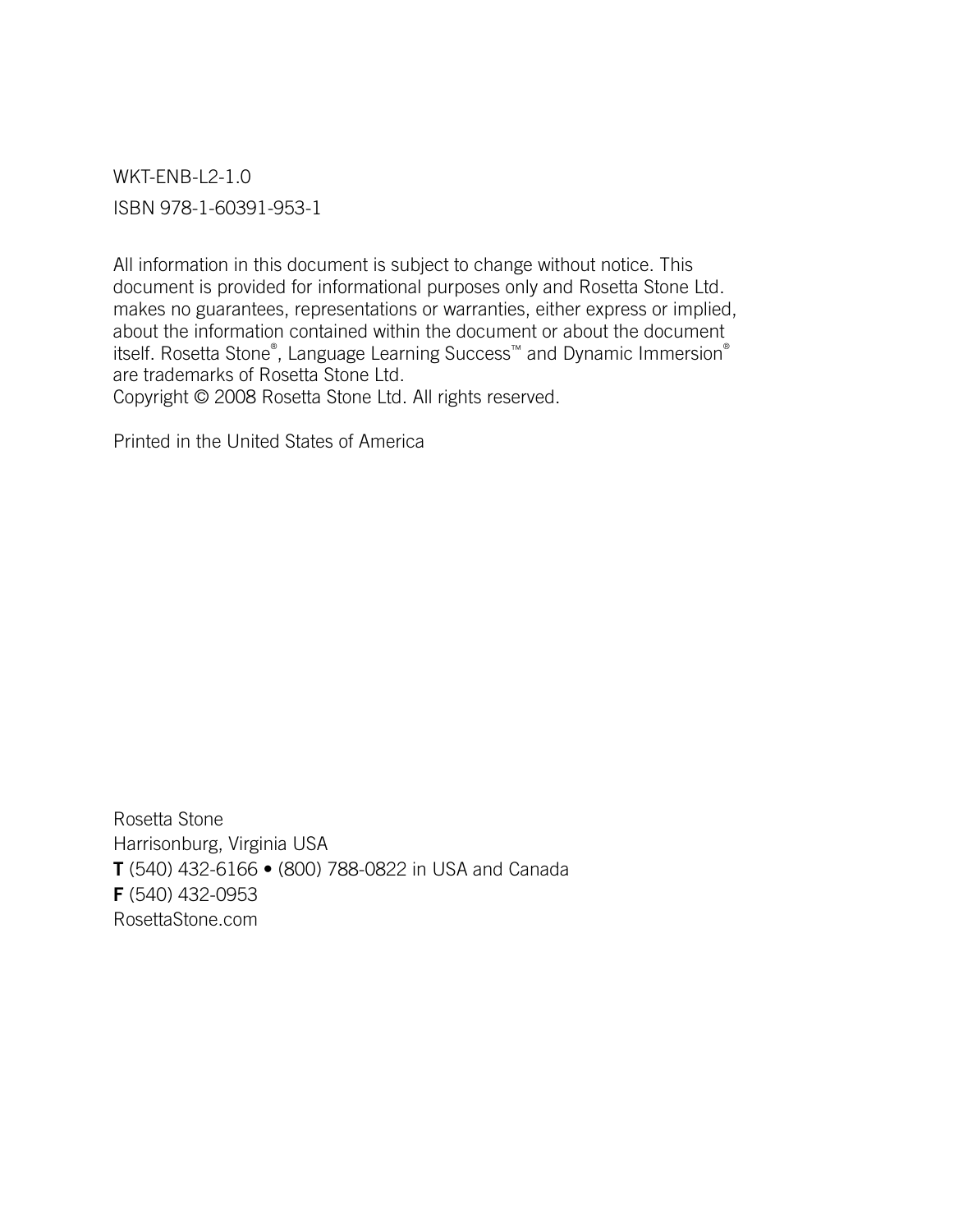# **Unit 1, Lesson 1, Test**

| Section 1. Read each situation. Then, write sentences that describe what the people want or need, and where they are going.<br>More than one response is possible. Follow the example: |  |  |  |  |
|----------------------------------------------------------------------------------------------------------------------------------------------------------------------------------------|--|--|--|--|
| <b>The girl is cold. She wants a</b> <i>blanket</i> . She's going to the bedroom.                                                                                                      |  |  |  |  |
| He is hot. He wants $\_\_water\_\_\_He's$ going to the kitchen.                                                                                                                        |  |  |  |  |
| 1)                                                                                                                                                                                     |  |  |  |  |
|                                                                                                                                                                                        |  |  |  |  |
|                                                                                                                                                                                        |  |  |  |  |
| Section 2. Order the following conversation by numbering the sentences from 1 to 12. Follow the examples:                                                                              |  |  |  |  |
| 1) $\frac{1}{\sqrt{2}}$ Thank you.                                                                                                                                                     |  |  |  |  |
| 2) _______ It costs three pounds.                                                                                                                                                      |  |  |  |  |
| 3) $\frac{1}{\sqrt{2}}$ We need a map.                                                                                                                                                 |  |  |  |  |
| 4) The museum is behind the park.                                                                                                                                                      |  |  |  |  |
| 5) _______ Yes, they sell maps at the bookshop.                                                                                                                                        |  |  |  |  |
| 6) Do you want to pay with cash?                                                                                                                                                       |  |  |  |  |
| 7) $\frac{H}{I}$ Hello. How much does this map cost?                                                                                                                                   |  |  |  |  |
| 8) ________ Goodbye.                                                                                                                                                                   |  |  |  |  |
| 9) ______ Where do you want to go?                                                                                                                                                     |  |  |  |  |
| $\frac{9}{2}$ We want to go to the museum.<br>10)                                                                                                                                      |  |  |  |  |
| 11) Do they sell maps at the bookshop?                                                                                                                                                 |  |  |  |  |
| 12) _______ Yes. I want to pay with cash.                                                                                                                                              |  |  |  |  |
| Section 3. Circle the correct answer to complete each sentence.                                                                                                                        |  |  |  |  |

- 3) (*He's* / *He*) works at the petrol station. 5) (*They're* / *They*) sitting in the theatre.
- 7) Where (*he's* / *is he*) going?

1) The dog is on her (*beside.* / *left.*)

- 2)  $(1 / I'm)$  going to the library.
- 4) The car (*need* / *needs*) petrol.
- 6) We're going (*at* / *to*) the post office.
- 8) The woman is in front of (*she* / *her*) car.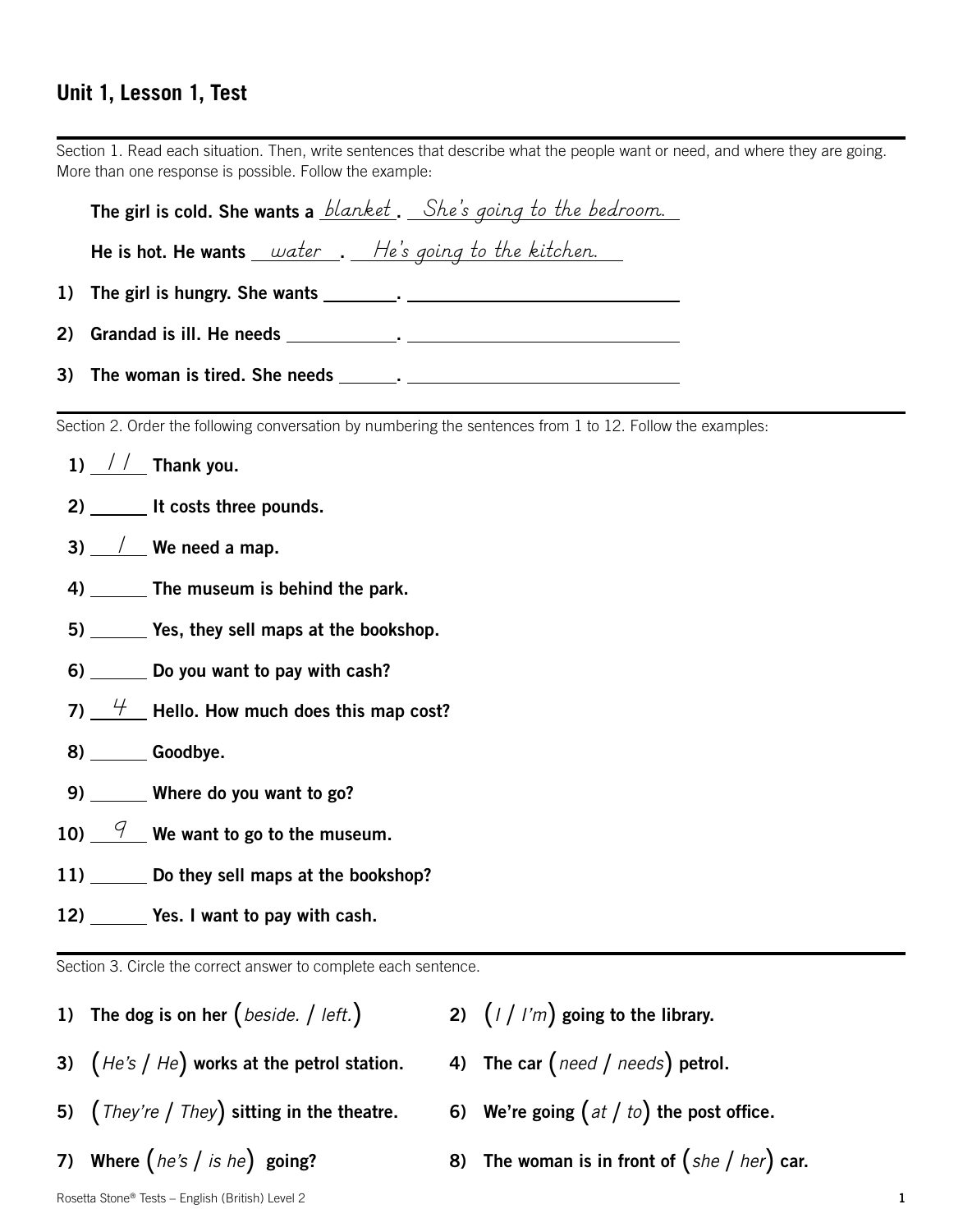# **Unit 1, Lesson 2, Test**

|    | 1) A: We need money.                      |         | I'm going to the bank.                           |
|----|-------------------------------------------|---------|--------------------------------------------------|
|    | $B:$ $?$                                  |         | Go straight ahead. The bank is on the left.      |
| 2) | $A:$ $?$                                  |         | B: I'm going to work.                            |
|    | $A:$ 2                                    |         | B: I take the bus to work.                       |
|    |                                           | $\cdot$ | B: The toilets are the second door on the right. |
|    | А.<br>the contract of the contract of the |         | B: You're welcome.                               |

Section 1. Fill in the missing sentences from the dialogues. Follow the example:

Section 2. In each sentence, the underlined word is incorrect. Rewrite the corrected sentence on the line. Follow the example:

|                                                                   | I going to the chemist.                                                                                                                                |    |             |    | I'm going to the chemist. |    |                                                                                           |    |             |  |
|-------------------------------------------------------------------|--------------------------------------------------------------------------------------------------------------------------------------------------------|----|-------------|----|---------------------------|----|-------------------------------------------------------------------------------------------|----|-------------|--|
| 1)                                                                | The first person on the queue is tall.<br><u> 1989 - Johann Barbara, martxa alemaniar arg</u>                                                          |    |             |    |                           |    |                                                                                           |    |             |  |
| 2)                                                                | He's getting outside the bus.                                                                                                                          |    |             |    |                           |    |                                                                                           |    |             |  |
| 3)                                                                | driving to work.                                                                                                                                       |    |             |    |                           |    |                                                                                           |    |             |  |
| 4)                                                                | The bus is turn right.                                                                                                                                 |    |             |    |                           |    | the control of the control of the control of the control of the control of the control of |    |             |  |
| 5)                                                                | Who do you get to school? I walk.                                                                                                                      |    |             |    |                           |    |                                                                                           |    |             |  |
| 6)                                                                | They taking the underground.<br><u> 1989 - Johann Barbara, martin amerikan pendadian pengaran pengaran pengaran pengaran pengaran pengaran pengara</u> |    |             |    |                           |    |                                                                                           |    |             |  |
| 7)                                                                | The flowers is in her left hand.                                                                                                                       |    |             |    |                           |    |                                                                                           |    |             |  |
| Section 3. Add one related word to each list. Follow the example: |                                                                                                                                                        |    |             |    |                           |    |                                                                                           |    |             |  |
|                                                                   | red                                                                                                                                                    | 1) | car         | 2) | fourth                    | 3) | museum                                                                                    | 4) | beside      |  |
|                                                                   | blue                                                                                                                                                   |    | bicycle     |    | first                     |    | hotel                                                                                     |    | under       |  |
|                                                                   | yellow                                                                                                                                                 |    | underground |    | third                     |    | cafe                                                                                      |    | in front of |  |

 $\overline{a}$ 

*purple*

 $\overline{a}$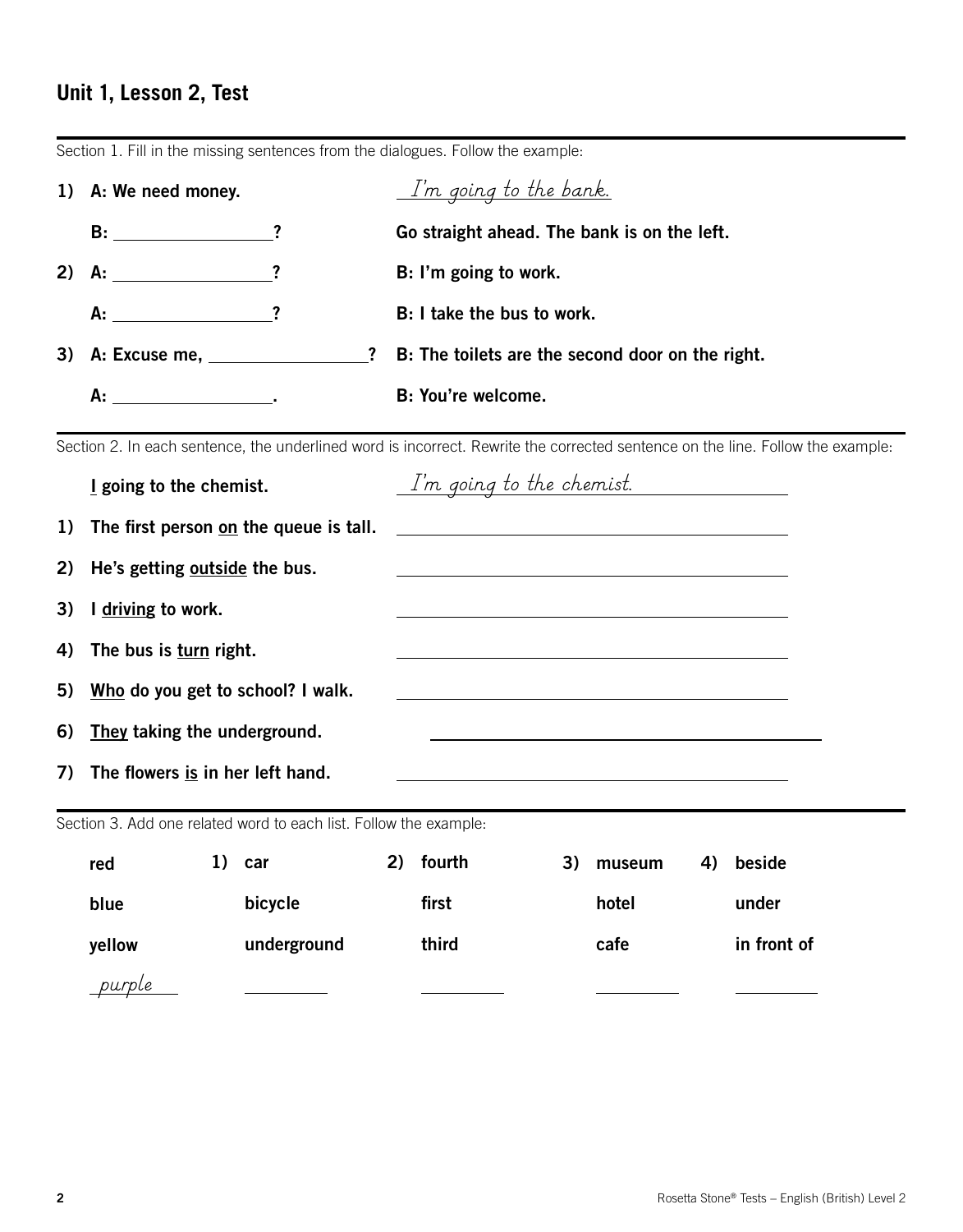#### **Unit 1, Lesson 3, Test**

Section 1. Look at the pictures and write the times. Follow the example:



Section 2. Answer each question using the information provided in brackets. Follow the example:

Is your suitcase red? (blue) *No. My suitcase is blue.* 2) Is the train delayed? (no)  $\overline{a}$ 4) Are you waiting for flight thirty-nine? (No. 38)  $\overline{a}$ 1) What time does your train depart? (2:00 p.m.)  $\overline{a}$ 3) Do you have a passport? (yes)  $\overline{a}$ 5) How much do these shoes cost? (£95)  $\overline{a}$ 

Section 3. Fill in the missing information in the conversations. Follow the example:

A: Does the train arrive at six-thirty?

B: No. It's delayed by *\_one hour*\_. It arrives at seven-thirty.

- 1) A: Excuse me, does the bus depart at one o'clock?
	- B: No. It's delayed by \_\_\_\_\_\_\_\_\_\_\_. It departs at one fifteen.
- 2) A: Hello. Does the flight depart at four thirty?

B: No. It's delayed by two hours. It departs at \_\_\_\_\_\_\_\_\_\_.

- 3) A: Hi. Does the bus arrive at nine thirty-five?
	- B: No. It's delayed by ten minutes. It arrives at \_\_\_\_\_\_\_\_\_\_.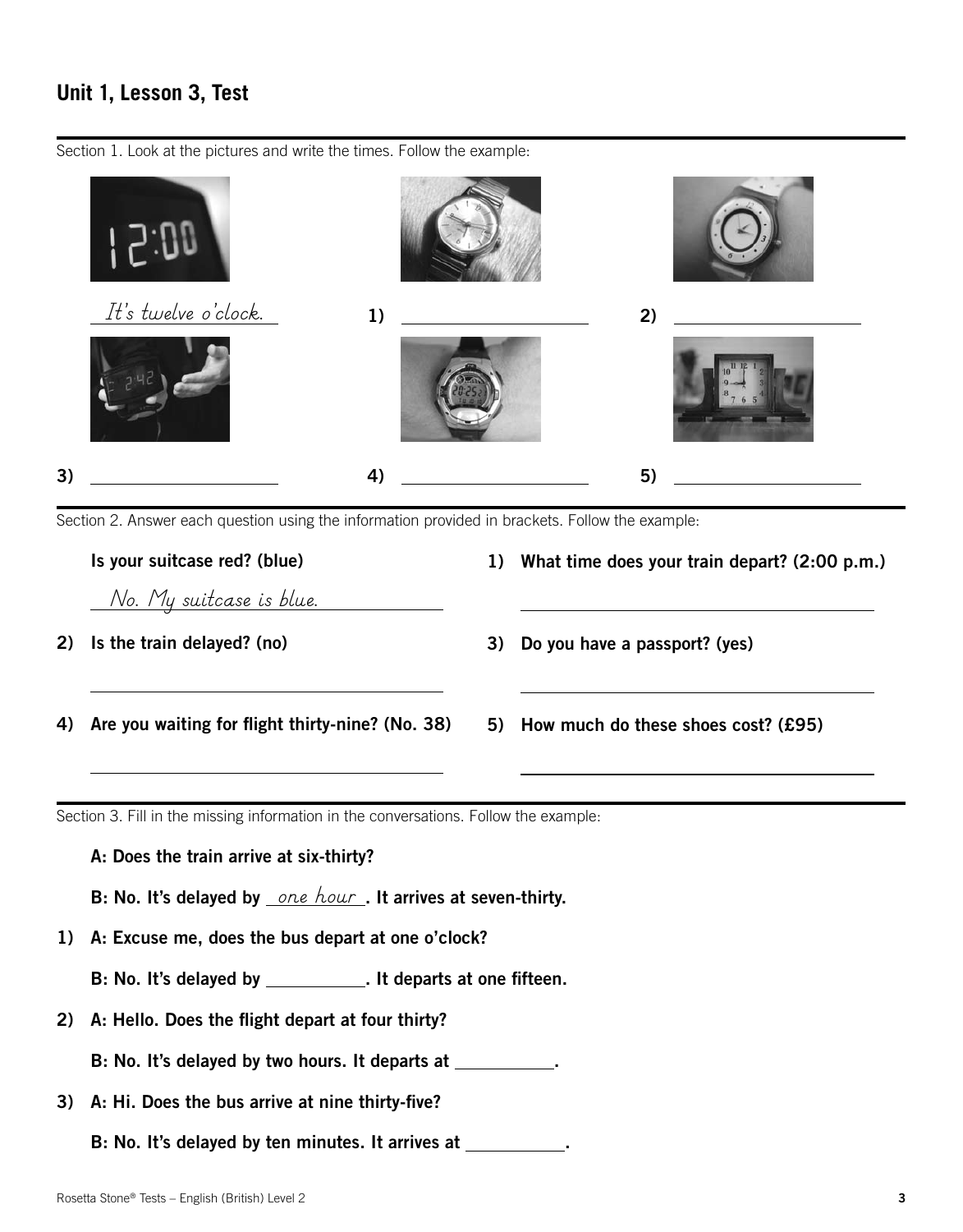## **Unit 1, Lesson 4, Test**

Section 1. Complete the sentences to describe what you are doing today, what you are going to do tomorrow, or what you are going to do this week based on the pictures.



Section 2. Complete the sentences based on the pictures. Follow the example:



Section 3. Fill in the blank spaces to complete the conversations.

1) A: Can we eat dinner outside? 2) A: Is the bus on time?

- B: No.  $\frac{1}{\sqrt{1-\frac{1}{n}}}$  dinner outside. B: No. It's  $\frac{1}{\sqrt{1-\frac{1}{n}}}$ .
- A: Why not? C: Why?
- B: Because <u>come come rain.</u> The cause control of the snowing.
- 3) A: Why are you wearing sunglasses? 4) A: Why are you wearing a coat? B: Because it's \_\_\_\_\_\_. The contract of the B: Because it's \_\_\_\_\_.
- -
	-
	-
	-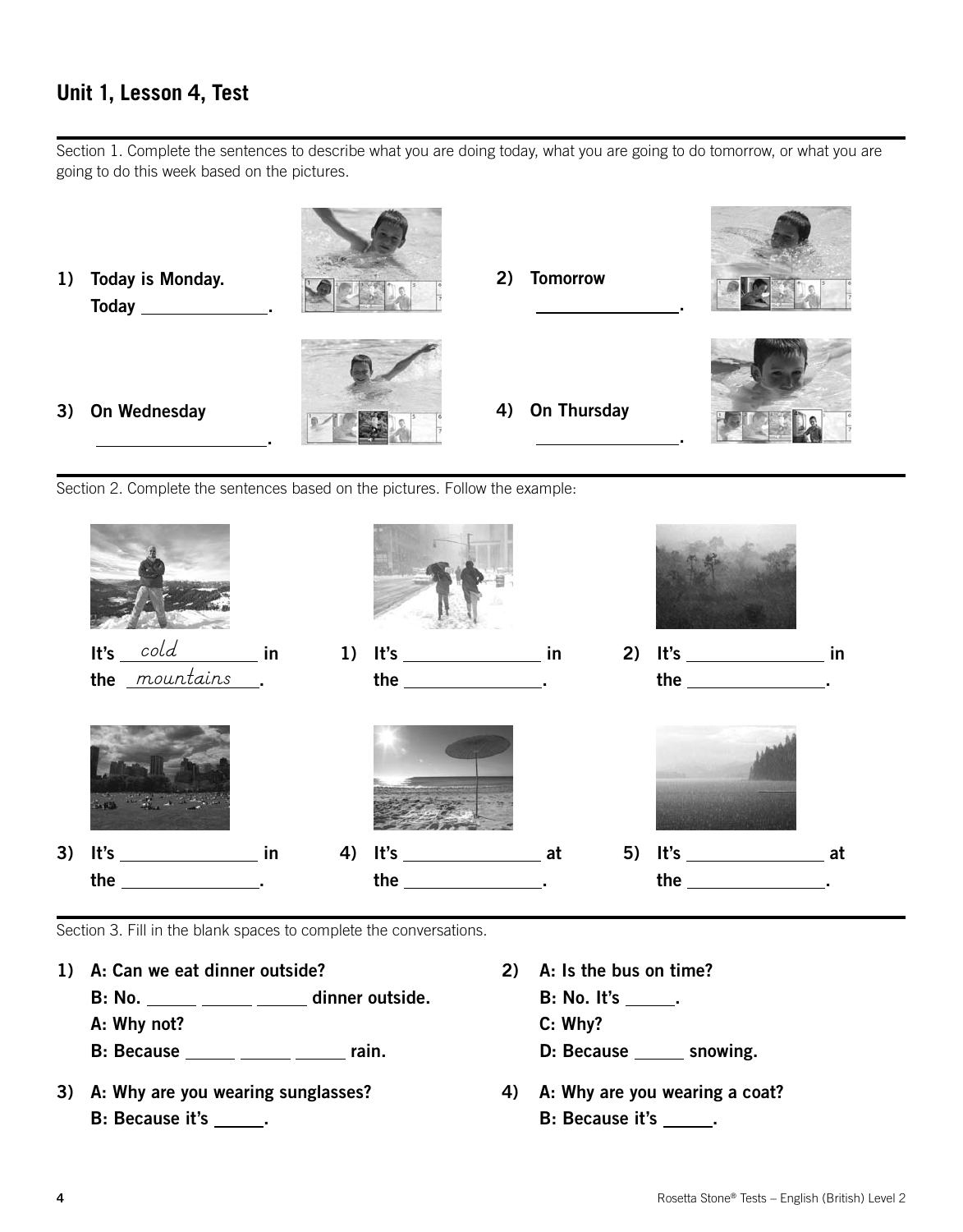# **Unit 2, Lesson 1, Test**

Section 1. Complete each sentence to describe the picture. Follow the example:



Section 2. Answer each question with a complete sentence. Follow the example:

| Can you swim? $\frac{\gamma_{es}}{\gamma_{cs}}$ can swim. |    | 1) Did you eat bread yesterday?                                                                                                                                                                                                                                          |
|-----------------------------------------------------------|----|--------------------------------------------------------------------------------------------------------------------------------------------------------------------------------------------------------------------------------------------------------------------------|
| 2) What is the weather like today?                        |    | 3) Is it raining? $\frac{1}{2}$                                                                                                                                                                                                                                          |
| 4) Did you play tennis last week?                         |    | 5) Are you studying?                                                                                                                                                                                                                                                     |
| 6) Did you write an email to your                         | 7) | Are you going to visit your friend<br><b>tomorrow?</b> to the control of the control of the control of the control of the control of the control of the control of the control of the control of the control of the control of the control of the control of the control |

Section 3. Look at your schedule. Then read each sentence. If it is true, mark it *yes*. If it is not true, mark it *no*. Follow the example:

| Sunday                          | Monday |     | Tuesday   Wednesday | Thursday                                                                | Friday | Saturday |
|---------------------------------|--------|-----|---------------------|-------------------------------------------------------------------------|--------|----------|
| study Chinese $ $ play golf $ $ |        | run | buy stamps          | $\mid$ write an email to Mum $\mid$ work at the hotel $\mid$ visit Gran |        |          |

|    | Today is Friday.  | I'm working at the hotel. $\frac{y}{x}$             |
|----|-------------------|-----------------------------------------------------|
|    |                   | <b>Tomorrow I'm going to study Chinese.</b> 100 100 |
| 1) |                   | Today is Wednesday. Yesterday I swam.               |
|    |                   | I'm going to write an email to my mother tomorrow.  |
|    |                   | Today I'm buying stamps.                            |
| 2) | Today is Tuesday. |                                                     |
|    |                   | I'm going to work at the hotel tomorrow.            |
|    |                   | I'm running today.                                  |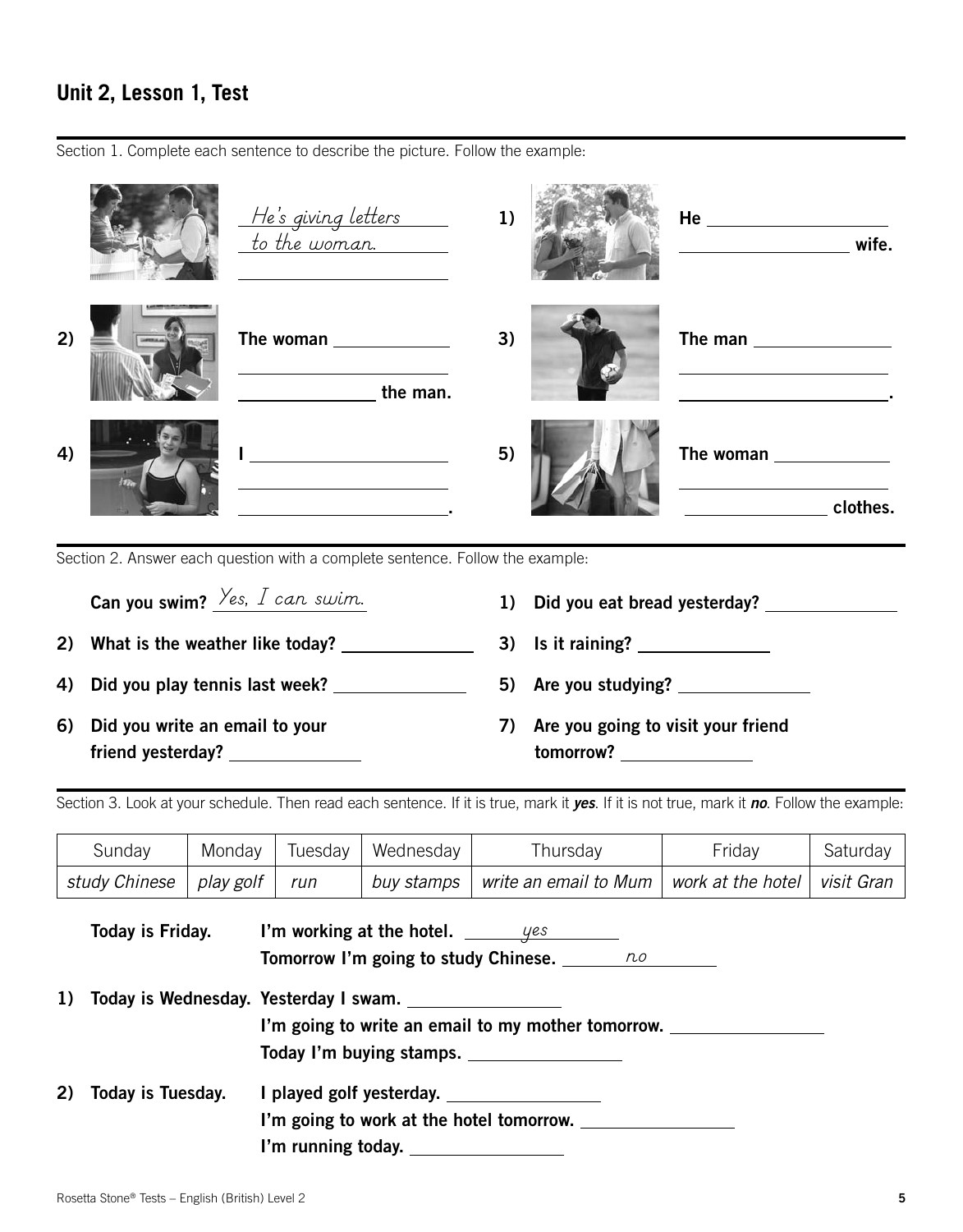### **Unit 2, Lesson 2, Test**

Section 1. Circle the sentence that best describes each picture.



- *A. She's running.*
- *B. She ran.*
- *C. She's going to run.*



4)

*A. He went to the supermarket. B. He's going to the supermarket. C. He's at the supermarket.*



- *A. She's going to the bookshop.* 
	- *B. She's at the bookshop.*
	- *C. She went to the bookshop.*



*A. He's going to sell a hat. B. He's selling a hat. C. He sold a hat.*



3)

6)

*A. He ate. B.He's going to eat. C. He's eating.*



*A. She bought fruit. B. She's going to buy fruit. C. She's buying fruit.*

Section 2. Write a word that replaces the underlined word or words. Follow the example:

The man is giving the book to the girl. *He*

- 1) The woman bought the boy a toy. \_\_\_\_\_\_\_\_ 2) The children are eating sandwiches. \_\_\_\_\_
- 3) The teacher gave pens to the pupils.  $\qquad \qquad$  4) The man is selling the woman flowers.  $\qquad \qquad$
- 5) The woman is buying us chocolate. \_\_\_\_\_\_\_\_ 6) The father is going to buy a dog for his son.

Section 3. Number the sentences from 1 to 8 to arrange the following conversation in order. Follow the example:

- 1) \_\_ It means "petrol station".
- 2) Yes. It means "petrol station".
- 3) <u>/</u> Excuse me.
- 4) You're welcome.
- 5) What does this sign mean?
- 6) Yes?
- 7) \_\_\_\_ Thank you.
- 8) \_\_ I didn't understand you. Can you repeat that, please?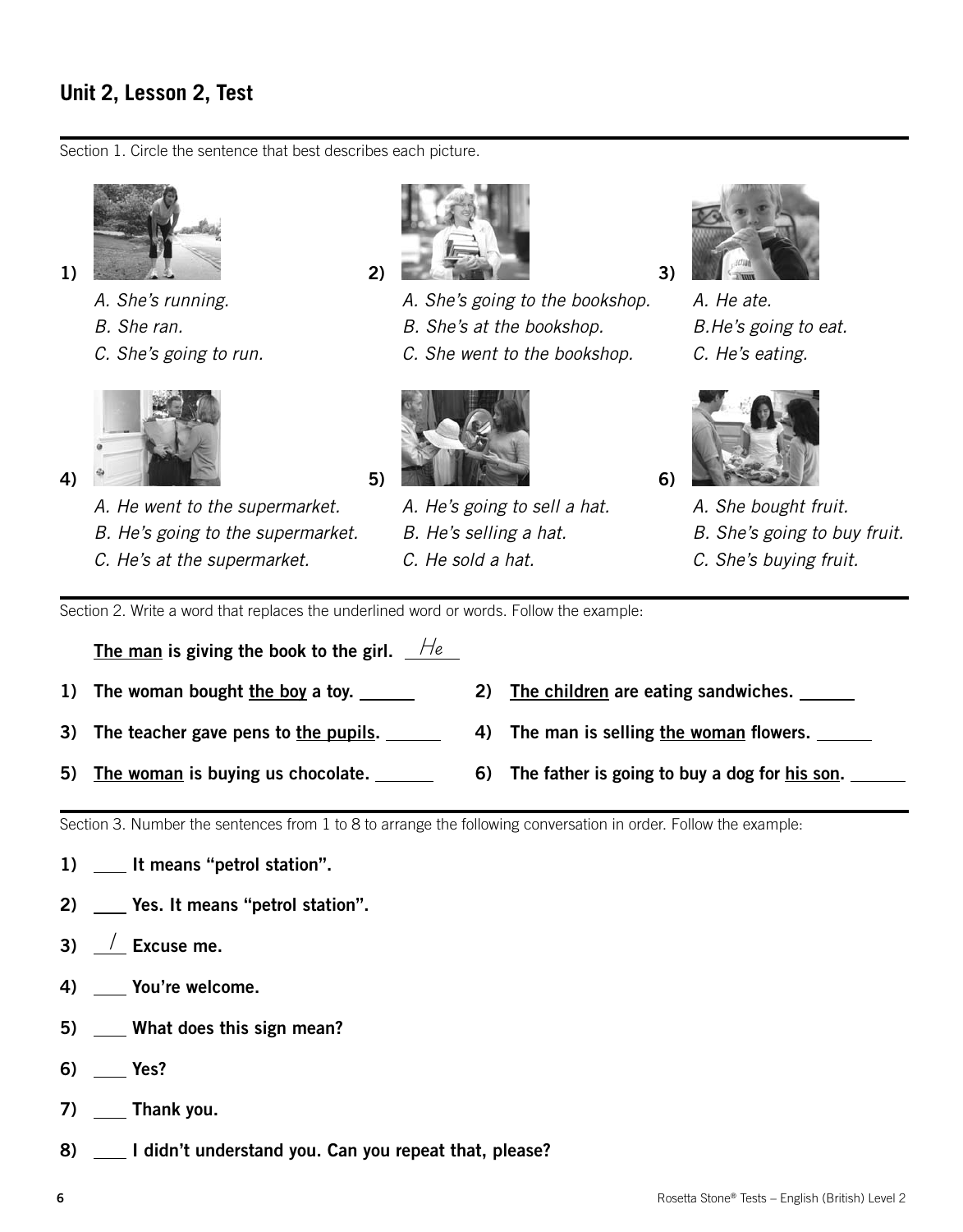#### **Unit 2, Lesson 3, Test**

Section 1. Answer the questions based on the pictures.



1) What do you do?

 $\overline{a}$ 

 $\overline{a}$ 



 $\overline{a}$ 

 $\overline{a}$ 

2) What does your daughter study?



3) Did you play football when you were a child?



4) What are you studying?



5) Where do you work?

Section 2. Choose a word or phrase from each column to form complete sentences. Then, write the sentences on the lines below. More than one combination is possible. Follow the example:

*I Now My They We The man You used hair were don't didn't he taught English has in was use to to like blond. in Brazil. history. live in a house. a cat. Egypt. have a car.* 1) *You don't like history.*  $2)$  3) 4) 5)

Section 3. Complete each sentence to form a logical conclusion. Follow the example:

|    |                                         | 2) My mother _________________________________, but now she's in London. |
|----|-----------------------------------------|--------------------------------------------------------------------------|
| 3) | <u> 1990 - Johann Barbara, martin a</u> | . Now his hair is blond.                                                 |
|    |                                         |                                                                          |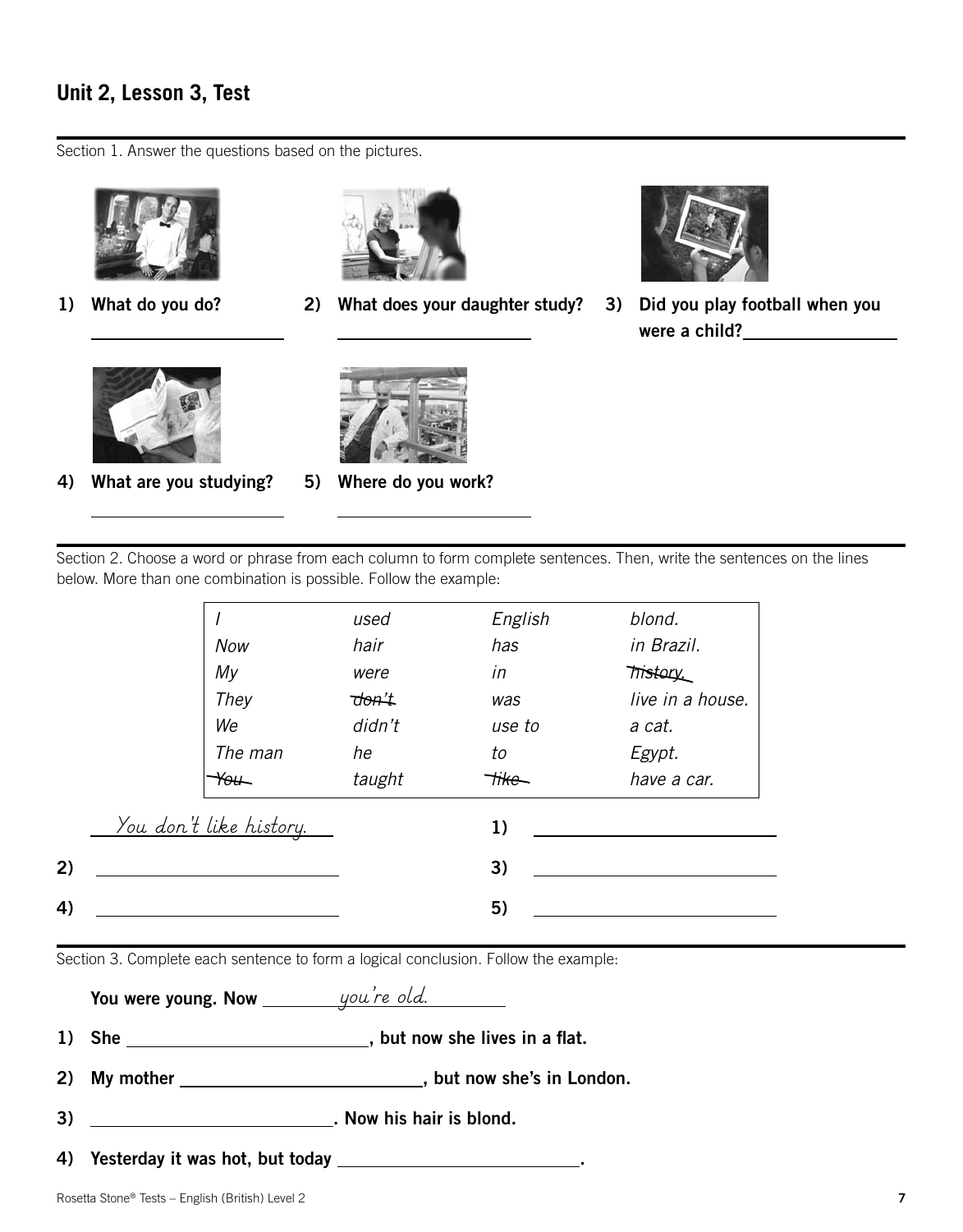#### **Unit 2, Lesson 4, Test**

Section 1. Answer each question in a complete sentence using the information in brackets. Follow the example:

| What's your name? (Robert) My name is Robert. |                                          |
|-----------------------------------------------|------------------------------------------|
| 1) Would you like an apple or an orange?      | 2) Did you play football?                |
| 3) When did you play football?                | 4) Did you listen to music when you were |
|                                               |                                          |

Section 2. Read about each person below. Then, complete the sentences to form true statements about the information. Follow the example:

|                                                   | What did he buy? |             |       | Where did he buy it?   Where did he go?   What was the weather like? |
|---------------------------------------------------|------------------|-------------|-------|----------------------------------------------------------------------|
| John                                              | medicine         | chemist     | beach | sunnv                                                                |
| Mr. Simpson   fruits and vegetables   supermarket |                  |             | lake  | hot                                                                  |
| David                                             | stamps           | post office | woods | cloudy                                                               |

John \_\_*\_\_\_bought*\_\_\_\_\_ medicine from the chemist.

- 1) Mr. Simpson \_\_\_\_\_\_\_\_\_\_\_\_\_\_\_\_\_\_\_\_ stamps at the post office.
- 2) When David \_\_\_\_\_\_\_\_\_\_\_\_\_\_ to the woods, \_\_\_\_\_\_\_\_\_\_\_\_\_\_\_\_ cloudy.
- 3) When John  $\frac{1}{\sqrt{3}}$  at the beach,  $\frac{1}{\sqrt{3}}$  sunny.
- 4) Mr. Simpson to the beach.
- 5) David \_\_\_\_\_\_\_\_\_\_\_\_\_\_\_\_\_ envelopes when he was at the post office.
- 6) It hot when Mr Simpson was at the lake.

Section 3. Choose the best answer.

1) Which is a school for children? 2) Where can you buy stamps? 3) Who works in a hospital? A. secondary school *A. at the post office* **A. a pupil** *B. university B. at the bakery B. a child C. primary school C. at the library C. a doctor* 4) Which is a city? **5)** What's the weather like? 6) Who is this? *A. Italy A. tired A. This is my brother.*

*B. Brazil B. cold B. This is my book.*

- *C. Barcelona C. hungry C. This is my hat.*
- 8 **8** Rosetta Stone® Tests English (British) Level 2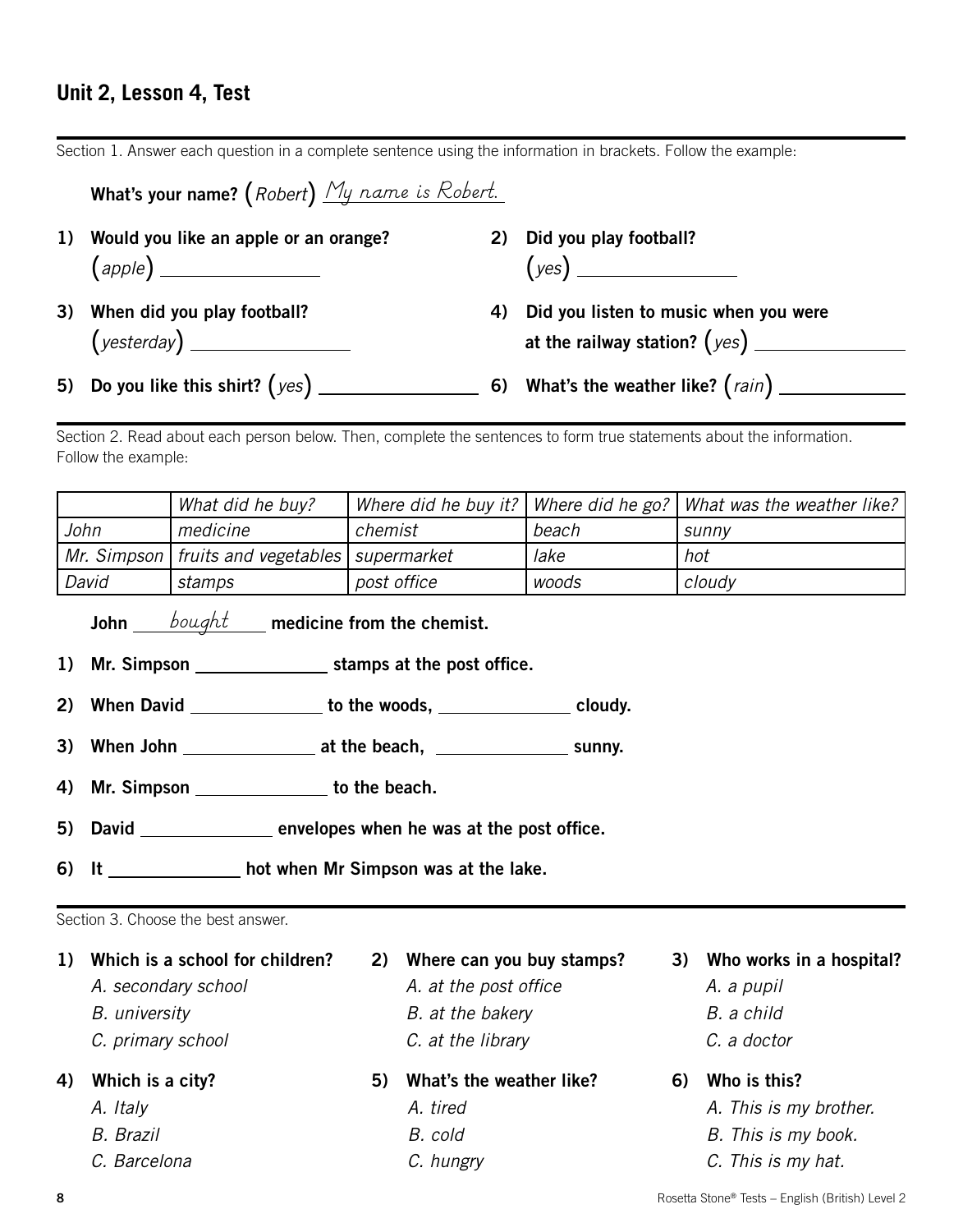# **Unit 3, Lesson 1, Test**

| 1) |                       |             | is the second month of the year. |
|----|-----------------------|-------------|----------------------------------|
|    | a. March              | b. May      | c. February                      |
| 2) | I prefer to           |             | in a chair.                      |
|    | a. sit                | b. sing     | c. put                           |
| 3) | The boys like to play |             |                                  |
|    | a. names              | b. rains    | c. games                         |
| 4) | Many $\_\_$           |             | live in my neighborhood.         |
|    | a. families           | b. blankets | c. games                         |
|    |                       |             |                                  |

Section 1. Choose the answer that completes each sentence.

Section 2. Describe what each person is doing in the picture.





1) *They are putting towels on the chair.*





Section 3. Give Alex advice using a polite command. Follow the example:

Alex: I am very thirsty!

- 1) Alex: I am hungry!
- 2) Alex: What do I give Ana?
- 3) Alex: What do I bring to the party?
- 4) Alex: When do I come home?

|      | You: Please, drink something.                                                                                         |  |
|------|-----------------------------------------------------------------------------------------------------------------------|--|
|      | You: ________________________                                                                                         |  |
|      |                                                                                                                       |  |
|      |                                                                                                                       |  |
| You: | <u> 1989 - Jan James Barbara, prima populație de la proprietat de la proprietat de la proprietat de la proprietat</u> |  |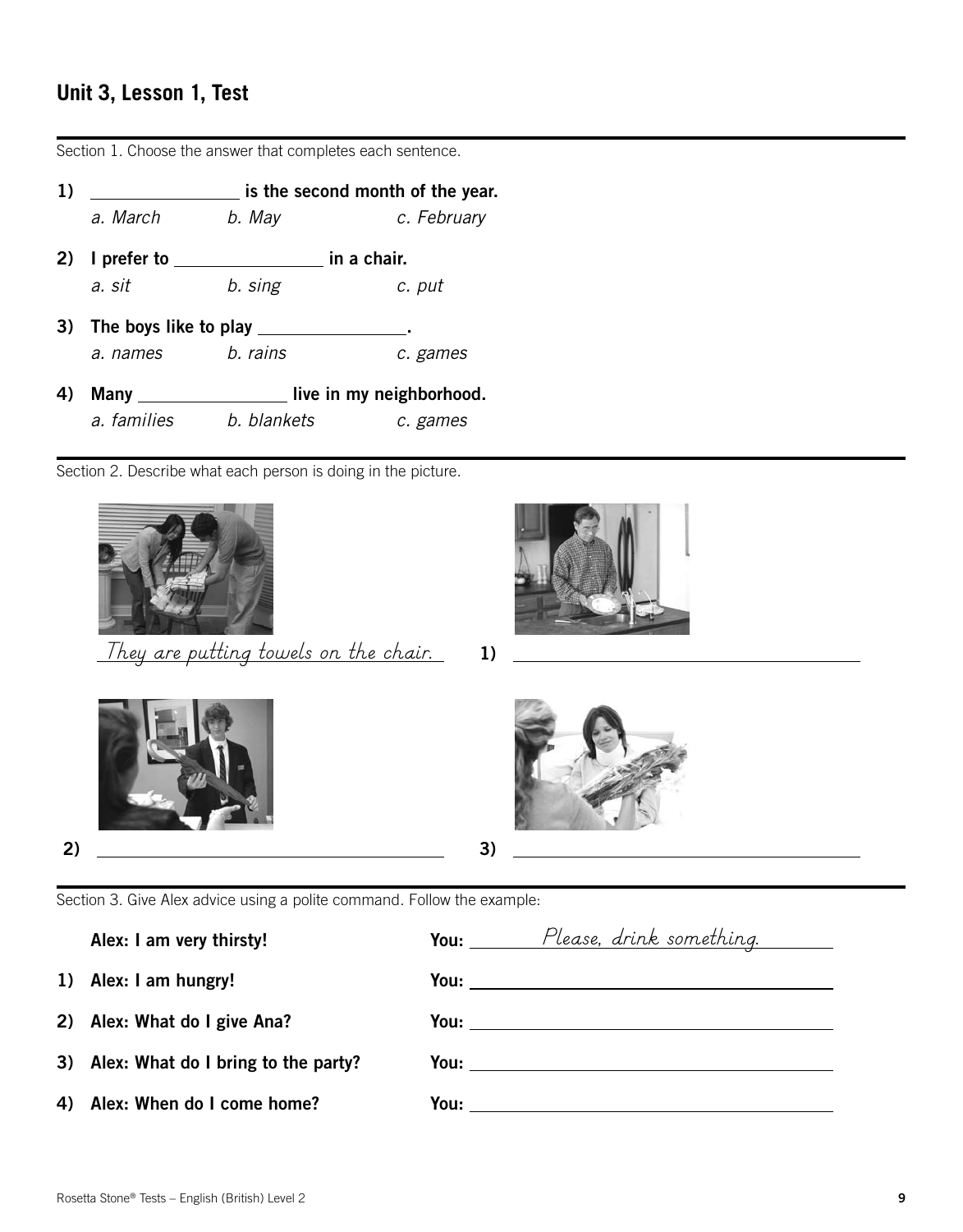#### **Unit 3, Lesson 2, Test**

Section 1. Describe the highlighted information. Follow the example:



Section 2. Answer the following questions for the average prices in your area.

| 1) How much does a small car cost?        |  |
|-------------------------------------------|--|
| 2) How much does a month of food cost?    |  |
| 3) How much does a computer cost?         |  |
| 4) How much does a large television cost? |  |

Section 3. Tell the following people what to do according to the situation. Follow the example:

James is always late for school. 1) Cindy's hands are dirty. 2) Vicky is ill. 3) Kelsey is bored. 4) Frank needs to cross the street. *Arrive early.*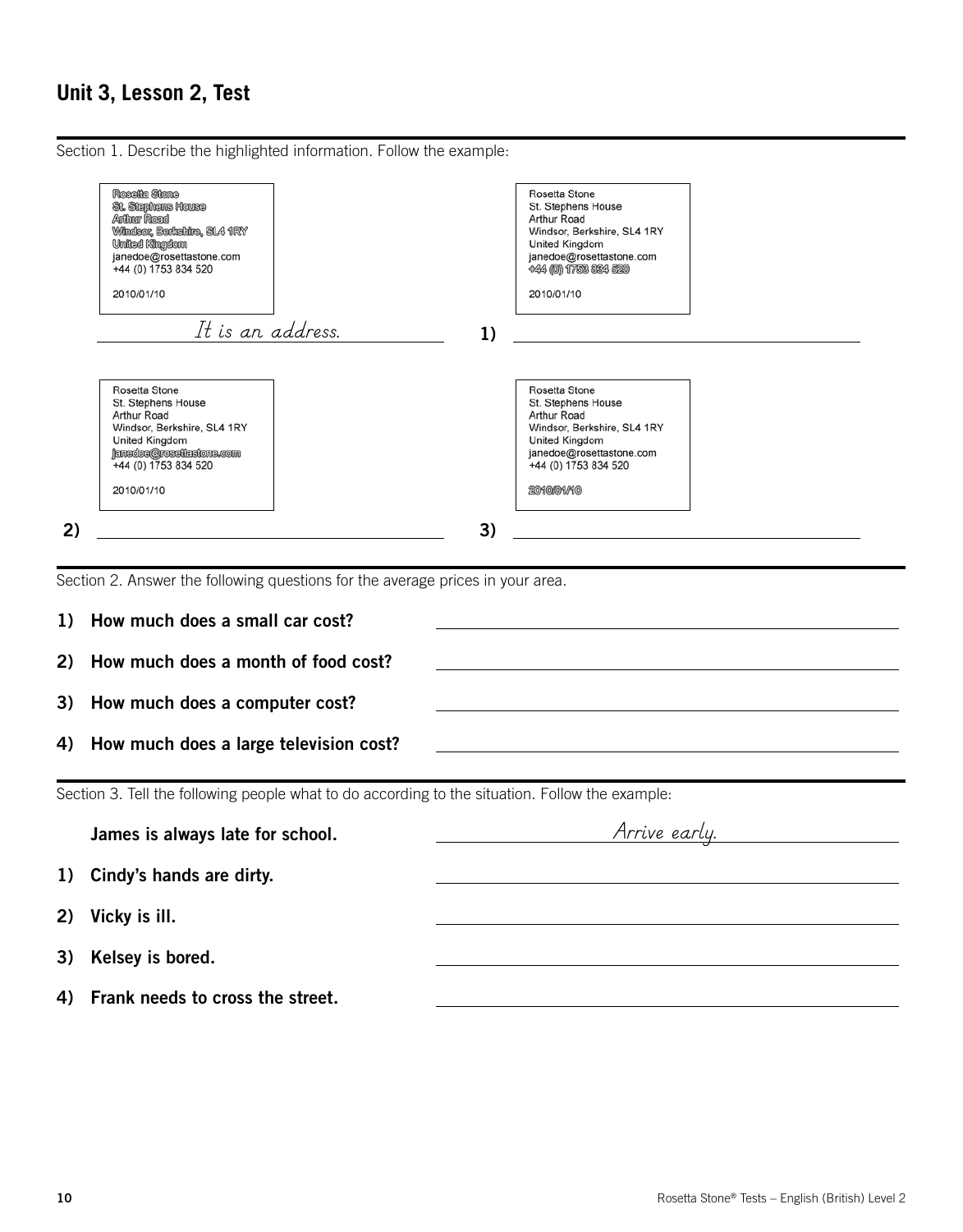# **Unit 3, Lesson 3, Test**

Section 1. Complete each sentence with *this*, *that*, *those* or *these* according to the picture.



Section 2. Use the given words to describe what one can't do. Then, describe what one has to do.

| 1) go outside without a coat | the control of the control of the control of |
|------------------------------|----------------------------------------------|
| 2) eat dessert first         |                                              |
| 3) run inside                |                                              |
| 4) turn right here           |                                              |

Section 3. Circle the word in each group that does not belong. Then, write the reason for your answer.

| 1) | Laura's | doctor's                                                  | Jen   | John's |
|----|---------|-----------------------------------------------------------|-------|--------|
|    | Why?    | <u> 1989 - John Stein, Amerikaansk politiker (* 1918)</u> |       |        |
| 2) | brought | talk                                                      | drove | ate    |
|    | Why?    |                                                           |       |        |
| 3) | soup    | salad                                                     | type  | fruits |
|    | Why?    |                                                           |       |        |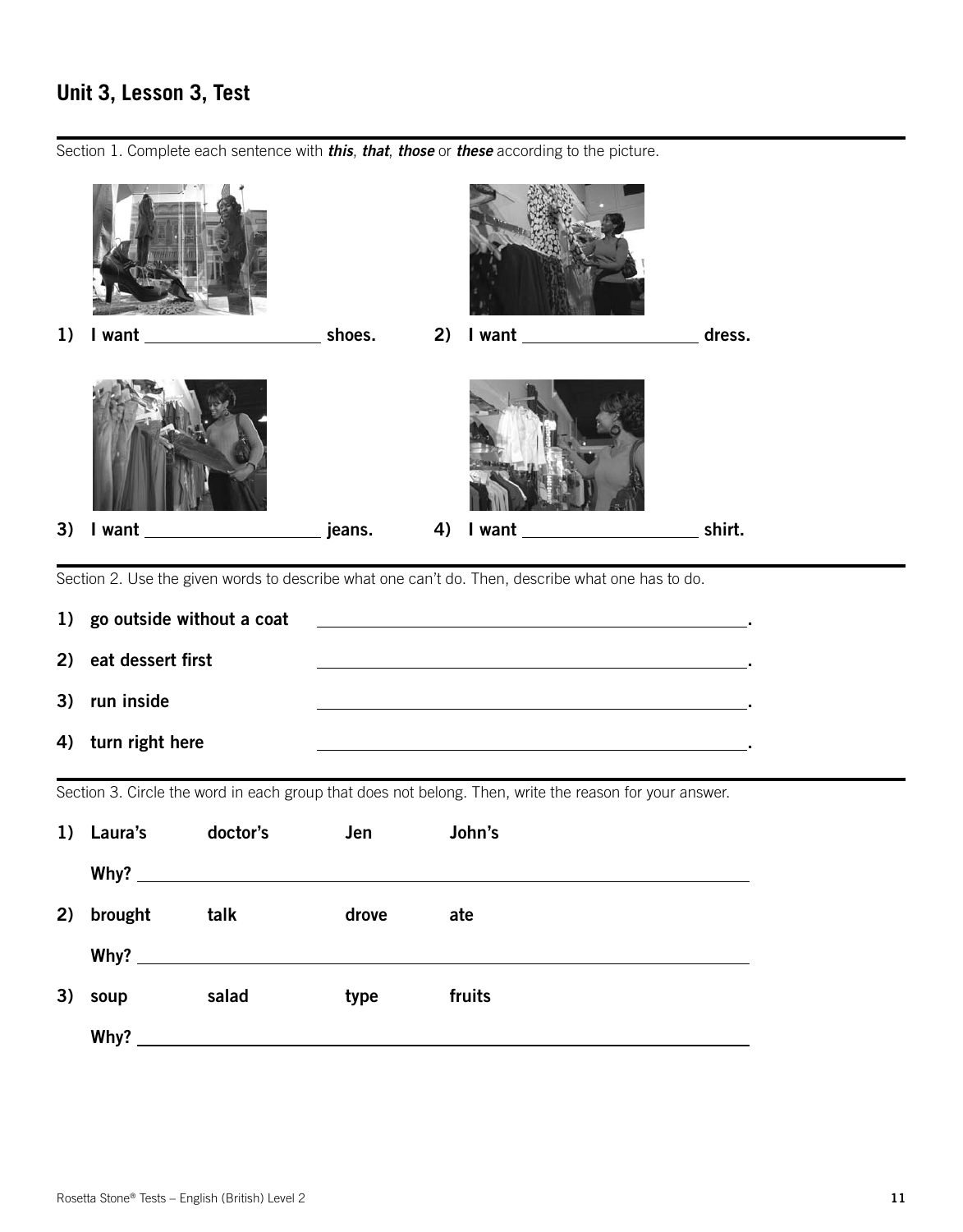#### **Unit 3, Lesson 4, Test**

1) The  $\frac{1}{\sqrt{1-\frac{1}{2}}}\$  piano is white. 2) The  $\frac{1}{\sqrt{1-\frac{1}{2}}}\$  shoes are red. Section 2. Describe how each person sings. 1) I sing . 2) She sings <u>the singular state of</u> the single state of the single state of the single state of the single state of the single state of the single state of the single state of the single state  $\frac{1}{2}$  state of the singl 3) He sings . Section 3. Complete the phone conversation.

Section 1. Complete each sentence with the appropriate word.

- 1) JEAN: Hello?
- 2) JOHN: Hi, Jean. Are you \_\_\_\_\_\_\_\_\_\_\_\_\_\_\_\_\_\_ on Saturday?
- 3) JEAN: No, I'm \_\_\_\_\_\_\_\_\_\_\_\_\_\_\_\_\_\_\_\_. I have to work.
- 4) JOHN: Are you \_\_\_\_\_\_\_\_\_\_\_\_\_\_\_\_\_\_ Wednesday evening?
- 5) JEAN: Yes, I am.
- 6) JOHN: Would you \_\_\_\_\_\_\_\_\_\_\_\_\_\_\_\_\_\_\_\_\_\_ go to the cinema?
- 7) JEAN: !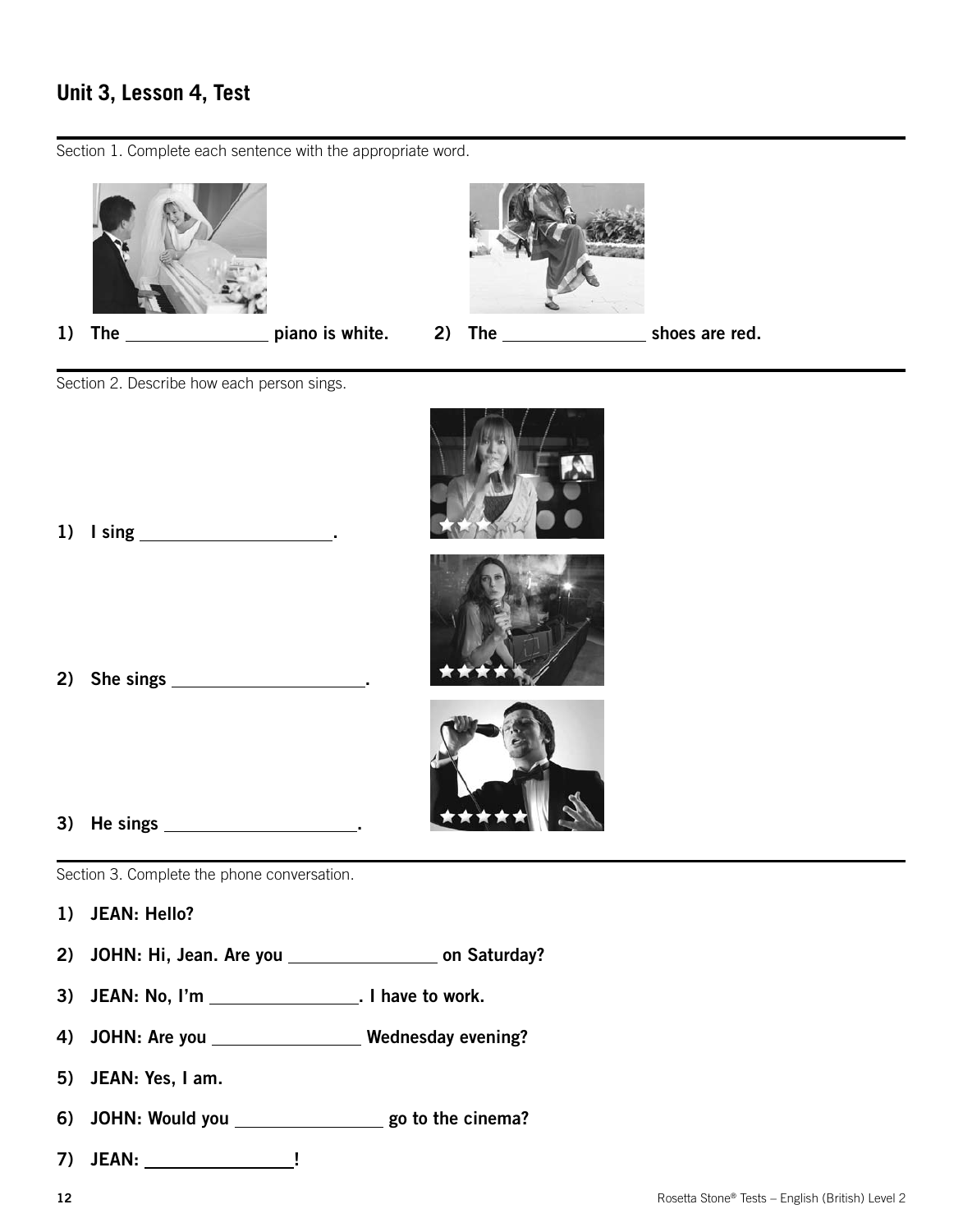# **Unit 4, Lesson 1, Test**

Section 1. Circle the answer that best completes each sentence.

|    | 1) $\blacksquare$ leat my soup with a |           |               |  |
|----|---------------------------------------|-----------|---------------|--|
|    | a. fork                               | b. knife  | c. spoon      |  |
| 2) | He cuts his beef with a               |           |               |  |
|    | a. spoon                              | b. knife  | c. napkin     |  |
| 3) | I like to put                         |           | on my bread.  |  |
|    | a. lemon                              | b. butter | c. beans      |  |
| 4) | Jean puts                             |           | in her water. |  |
|    |                                       |           |               |  |

Section 2. Describe the items in the pictures using the word *very* and the clues provided. Follow the example:



big 1) small *This ball is very big.*





2) fast 3) slow



Section 3. Complete the restaurant conversation.

- 
- 
- 
- 

```
1) Waitress: Do you have a question? The Moult Yes, <u>the Constantine of the Vester Australian Constantine</u>.
2) Waitress: Would you like the soup today? You: What __________________________?
3) Waitress: The soup has potatoes and beans. You: Yes, ________________________.
4) You: Can you bring me a napkin? Waitress: Yes, __________________________.
```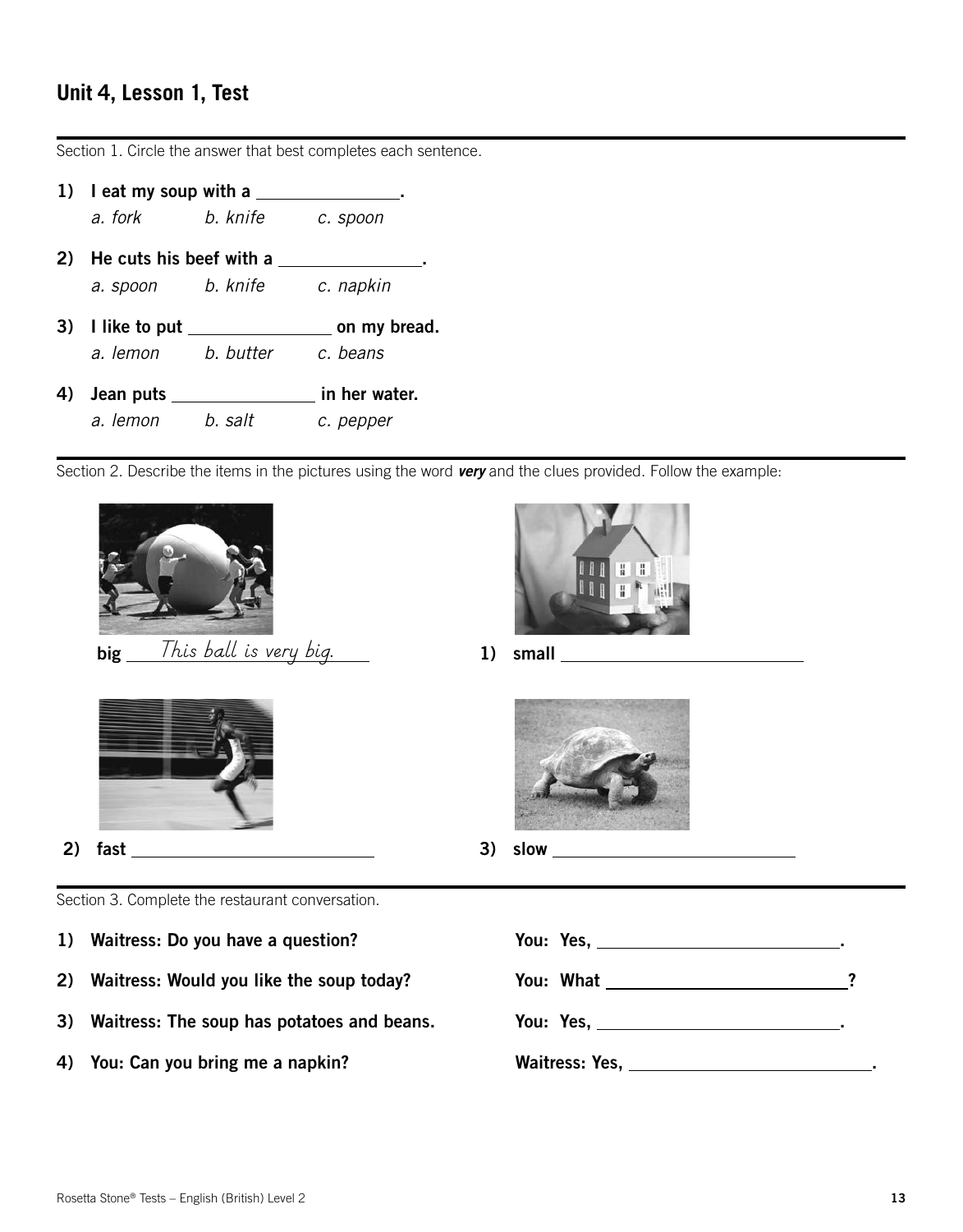# **Unit 4, Lesson 2, Test**

|    | 1) Pianos and guitars are types of<br>a. instruments | b. art                | c. desserts |
|----|------------------------------------------------------|-----------------------|-------------|
| 2) | Painting and photos are types of<br>a. instruments   | b. art                | c. desserts |
|    | 3) The band is not playing<br>a. ancient             | b. in the city centre | C. ZOO      |
| 4) | That building is very                                | b. looking            | c. famous   |

Section 1. Circle the answer that best completes each sentence.

Section 2. Look at the pictures. Describe where each item is using the word *famous* and the clues provided. Follow the example:



(China) *This famous building is in China.*



1) (Brazil)

 $\overline{a}$ 



2) (Rome)

 $\overline{a}$ 

 $\overline{a}$ 



3) (Barcelona)

 $\overline{a}$ 

Section 3. Complete the conversation.

- 1) Man: Are you \_\_\_\_\_\_\_\_\_\_\_\_\_\_\_\_\_\_\_\_\_\_\_\_\_\_ something?
- 2) You: Yes, I'm my dog.
- 3) Man: I a dog in the city centre.
- 4) You: Can I see him? You \_\_\_\_\_\_\_\_\_\_\_\_\_\_\_\_\_\_\_\_\_\_\_ my dog!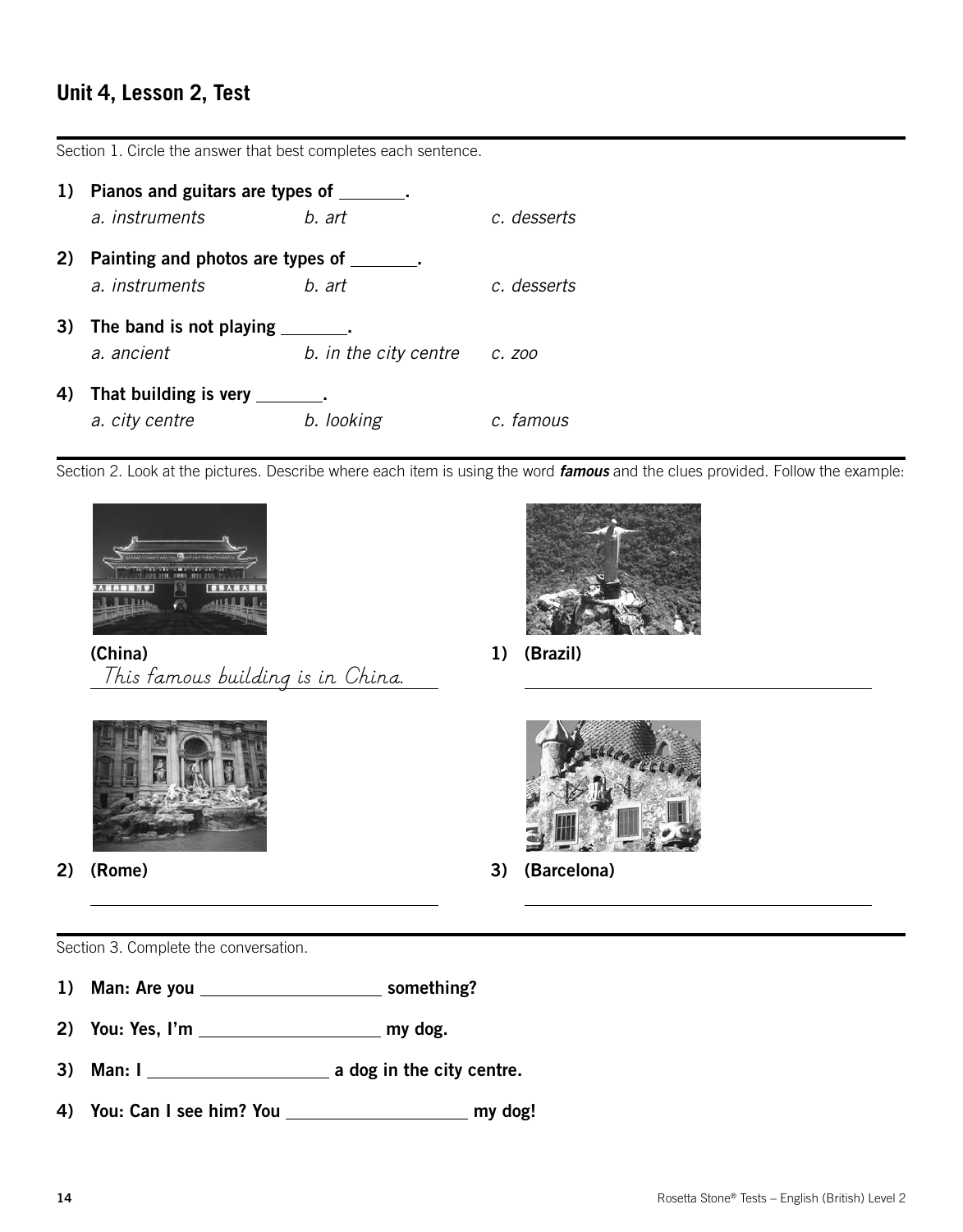#### **Unit 4, Lesson 3, Test**

Section 1. Complete each sentence according to the picture.







2) The children are (*laughing* / *crying* / *angry*).



3) The women are (*angry* / *smiling* / *crying*).

Section 2. Use words from the text box to complete the hotel conversation.